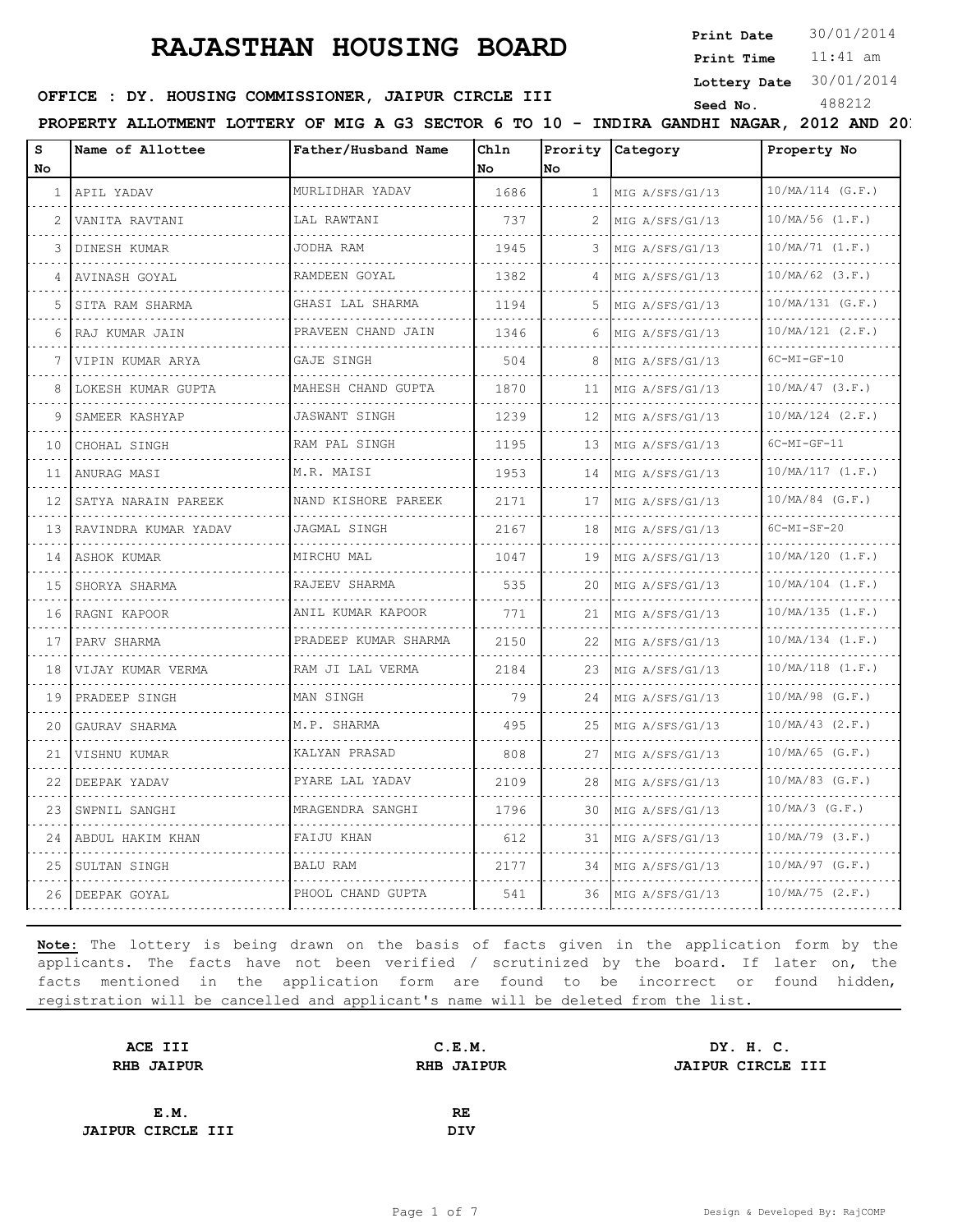**Print Date**  $30/01/2014$ 

11:41 am **Print Time**

# **OFFICE : DY. HOUSING COMMISSIONER, JAIPUR CIRCLE III** Seed No. 488212

**Lottery Date** 30/01/2014

**PROPERTY ALLOTMENT LOTTERY OF MIG A G3 SECTOR 6 TO 10 - INDIRA GANDHI NAGAR, 2012 AND 2013** 

| s<br>No | Name of Allottee      | Father/Husband Name                   | Chln<br>No. | lNo.         | Prority Category     | Property No              |
|---------|-----------------------|---------------------------------------|-------------|--------------|----------------------|--------------------------|
| 27      | PINKI KAPOOR          | SUBASH CHAND KAPOOR                   | 649         | 37           | MIG A/SFS/G1/13      | 10/MA/133 (1.F.)         |
| 28      | .<br>RAKESH KUMAR     | GIRDHAR SINGH                         | 325         | 38           | .<br>MIG A/SFS/G1/13 | .<br>$10/MA/58$ $(2.F.)$ |
| 29      | POOJA MEENA           | KALYAN PRASAD MEENA                   | 256         | 39           | MIG A/SFS/G1/13      | $10/MA/15$ (3.F.)        |
| 30      | SITA RAM SHARMA       | RADHEY SHYAM SHARMA                   | 568         | $\mathbf{1}$ | MIG A/SFS/G1/13      | $10/MA/115$ (G.F.)       |
| 31      | KAILASH CHAND GUPTA   | NANNU MAL GUPTA                       | 2122        |              | .<br>MIG A/SFS/G1/13 | $10/MA/48$ (3.F.)        |
| 32      | RAJEEV CHOUDHARY      | JAILA RAM CHOUDHARY<br>.              | 1725        | 3            | MIG A/SFS/G1/13      | $10/MA/24$ $(1.F.)$      |
| 33      | DEV KARAN SINGH       | BHAGWANA RAM                          | 1938        | 4            | MIG A/SFS/G1/13      | $10/MA/39$ $(1.F.)$      |
| 34      | YOGESH KUMAR TAK      | RAM BABU TAK                          | 539         | 5            | MIG A/SFS/G1/13      | $10/MA/23$ $(1.F.)$      |
| 35      | BANWARI LAL SAINI     | JHANAJHU RAM SAINI                    | 1894        | 7            | MIG A/SFS/G1/13      | $6C-MI-GF-9$             |
| 36      | SUSHIL KUMAR SURANA   | KAMAL CHAND SURANA                    | 1913        | 8            | MIG A/SFS/G1/13      | $10/MA/108$ $(2.F.)$     |
| 37      | NILU SHARMA           | DEEPAK VYAS                           | 1329        | 9            | MIG A/SFS/G1/13      | $10/MA/34$ (G.F.)        |
| 38      | PRAHLAD SINGH         | JAGAN SINGH GURJAR                    | 667         | 10           | MIG A/SFS/G1/13      | $10/MA/89$ $(2.F.)$<br>. |
| 39      | DAN SINGH MEENA       | RAJ PAL MEENA                         | 279         | 12           | MIG A/SFS/G1/13      | $10/MA/63$ $(3.F.)$      |
| 40      | MOHAN SINGH           | AMER DAN SINGH                        | 1746        | 13           | MIG A/SFS/G1/13      | $10/MA/92$ $(2.F.)$      |
| 41      | SURENDRA KUMR GODHA   | HEERA LAL JODH<br>.                   | 1233        | 14           | MIG A/SFS/G1/13      | $10/MA/88$ $(1.F.)$<br>. |
| 42      | DEEN DAYAL SHARMAA    | GOPAL PRASAD SHARMA                   | 128         | 16           | MIG A/SFS/G1/13      | $10/MA/80$ (3.F.)        |
| 43      | SHASHI PRABHA VISHNOI | JAGDISH NARAIN VISHNOI                | 485         | 17           | MIG A/SFS/G1/13      | $10/MA/37$ $(1.F.)$      |
| 44      | MADAN MOHAN GURJAR    | KHEM SINGH GURJAR<br>.                | 1216        | 19           | MIG A/SFS/G1/13      | $6C-MI-FF-13$            |
| 4.5     | GANPAT LAL GUPTA      | KALYAN PRASAD GUPTA                   | 1863        | 20           | MIG A/SFS/G1/13      | $10/MA/61$ (3.F.)        |
| 46      | SAROJ VYAS            | MOOL CHAND VYAS                       | 204         | 21           | MIG A/SFS/G1/13      | $10/MA/141$ (3.F.)       |
| 47      | SHAMSUL RAHMAN        | ANISUR REHMAN<br>and a strategic con- | 2173        | 22           | MIG A/SFS/G1/13      | $6C-MI-TF-23$            |
| 48      | RAVI BANG             | DEV KUMAR BANG                        | 2166        | 1            | MIG A/SFS/G2/13      | $10/MA/106$ $(2.F.)$     |
| 49      | RITU NAGPAL           | VINAY NAGPAL                          | 2169        | 2            | MIG A/SFS/G2/13      | $10/MA/27$ $(2.F.)$      |
| 50      | HARISH DHAKAD         | NAVAL SINGH                           | 578         |              | MIG A/SFS/G2/13      | $10/MA/128$ (3.F.)       |
| 51      | PREM LATA JAIN        | SANJEEV KUMAR JAIN                    | 2155        | 6            | MIG A/SFS/G2/13      | $10/MA/70$ $(1.F.)$      |
|         | 52   NEERAJ GOYAL     | RAM KUMAR GOYAL                       | 1432        | 7            | MIG A/SFS/G2/13      | $10/MA/12$ $(2.F.)$      |

| ACE III                  | C.E.M.            | DY. H. C.                |
|--------------------------|-------------------|--------------------------|
| <b>RHB JAIPUR</b>        | <b>RHB JAIPUR</b> | <b>JAIPUR CIRCLE III</b> |
|                          |                   |                          |
| E.M.                     | RE                |                          |
| <b>JAIPUR CIRCLE III</b> | <b>DIV</b>        |                          |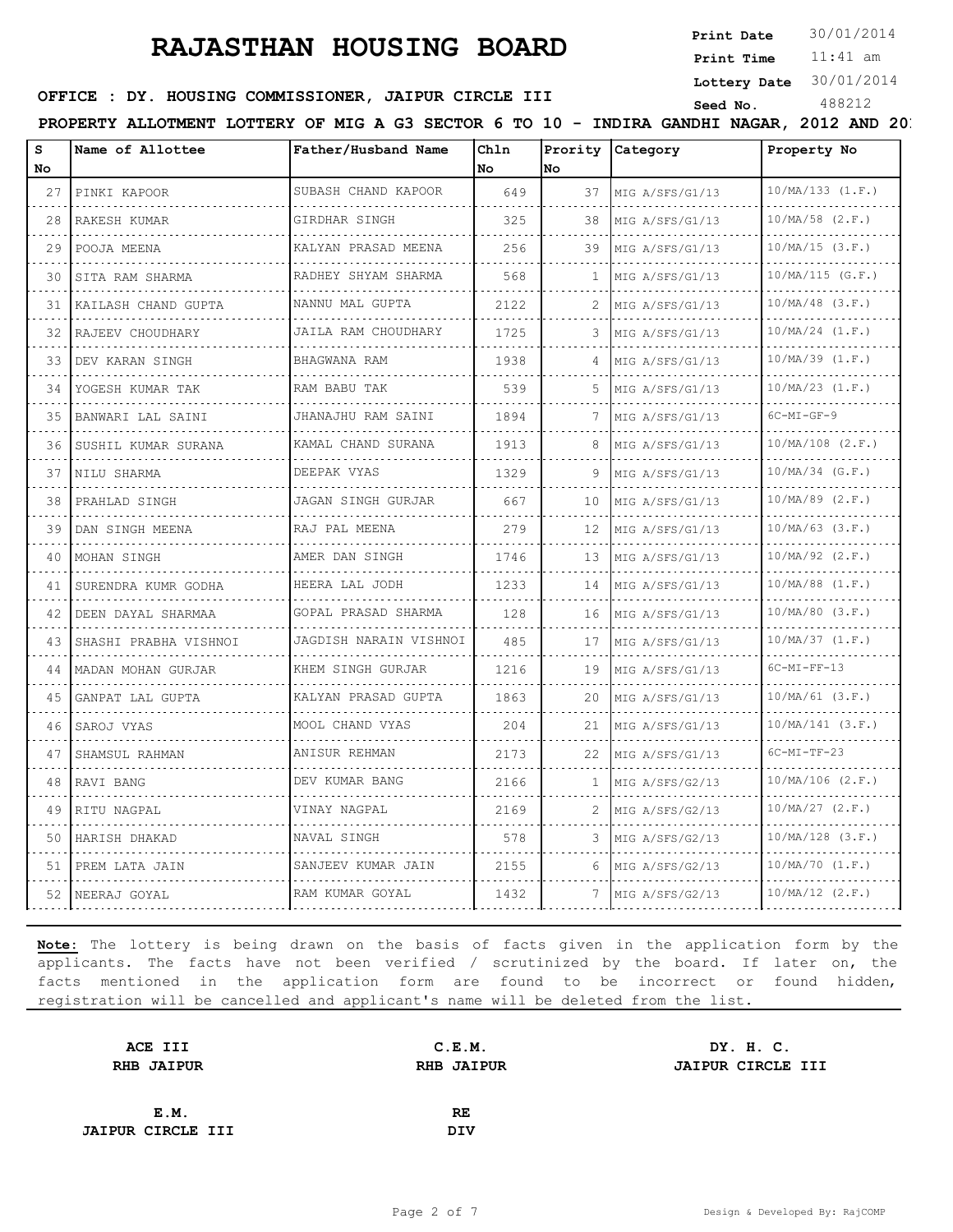**Print Date**  $30/01/2014$ 

11:41 am **Print Time Lottery Date** 30/01/2014

# **SEED OFFICE : DY. HOUSING COMMISSIONER, JAIPUR CIRCLE III** Seed No. 488212

**PROPERTY ALLOTMENT LOTTERY OF MIG A G3 SECTOR 6 TO 10 - INDIRA GANDHI NAGAR, 2012 AND 2013, JAIPUR**

| s  | Name of Allottee           | Father/Husband Name      | Chln |     | Prority Category     | Property No              |
|----|----------------------------|--------------------------|------|-----|----------------------|--------------------------|
| No |                            |                          | No   | lNo |                      |                          |
| 53 | OM PRAKASH SHRMA           | MOTI LAL SHARMA          | 1001 | 8   | MIG A/SFS/G2/13      | $10/MA/7$ $(1.F.)$       |
| 54 | YASHPAL                    | AMEER CHAND              | 2187 | 10  | MIG A/SFS/G2/13      | $10/MA/109$ $(3.F.)$     |
| 55 | DIMPAL KACHAWA             | GANGA SINGH KACHAWA      | 1558 | 11  | MIG A/SFS/G2/13<br>. | $6C-MI-FF-15$            |
| 56 | RAJENDRA KUMAR SHARMA      | HARDWARI LAL SHARMA<br>. | 1941 | 12  | MIG A/SFS/G2/13      | $10/MA/35$ (G.F.)        |
| 57 | ROOP NARAIN GUPTA          | BHAGWAT SWROOP GUPTA     | 1869 | 13  | MIG A/SFS/G2/13      | 10/MA/125 (3.F.)         |
| 58 | KESHAV KISHORE SHRIVASTAVA | BRIJ KISHORE SHRIVASTAV  | 2125 | 15  | MIG A/SFS/G2/13      | $10/MA/42$ (2.F.)<br>.   |
| 59 | KULDEEP SINGH GOD          | UMMED SINGH GOD          | 1387 | 16  | MIG A/SFS/G2/13      | $10/MA/29$ (3.F.)        |
| 60 | SANJAY VINSENT MAISI       | M.R. MAISI               | 1960 | 17  | MIG A/SFS/G2/13      | $10/MA/87$ $(1.F.)$      |
| 61 | KAMLESH KUMAR RATHORE      | RAM KARAN RATHORE        | 1616 | 19  | MIG A/SFS/G2/13      | $6C-MI-TF-21$            |
| 62 | AMIT JASUJA                | G.R. JASUJA              | 1085 | 21  | MIG A/SFS/G2/13      | 10/MA/10 (2.F.)          |
| 63 | SUNIL MAHAJAN              | BANARSI DAS MAHAJN       | 1463 | 22  | MIG A/SFS/G2/13      | 10/MA/105 (2.F.)         |
| 64 | RAVI POODAR                | POONAM CHAND POODAR      | 1579 | 23  | MIG A/SFS/G2/13<br>. | $10/MA/17$ (G.F.)<br>.   |
| 65 | ABHISHEK CHOUDHARY         | RAJENDRA SINGH CHOUDHAR  | 1349 | 24  | MIG A/SFS/G2/13      | $10/MA/49$ (G.F.)        |
| 66 | ANITA TRIPATHI             | SURAJ PRAKASH TRIPATHI   | 1078 | 26  | MIG A/SFS/G2/13      | $10/MA/2$ (G.F.)         |
| 67 | PAPPU SHARMA               | <b>DURGA PRASAD</b><br>. | 1600 | 28  | MIG A/SFS/G2/13      | $10/MA/32$ $(3.F.)$<br>. |
| 68 | <b>BURFI</b>               | RAM JI LAL YADAV         | 1792 | 29  | MIG A/SFS/G2/13<br>. | $10/MA/99$ (G.F.)        |
| 69 | RANVEER SINGH              | KARNI SINGH              | 1975 | 30  | MIG A/SFS/G2/13      | $10/MA/30$ $(3.F.)$      |
| 70 | HANUMAN SAHAI SHARMA       | JAGDISH NARAIN SHARMA    | 1694 | 31  | MIG A/SFS/G2/13      | $10/MA/1$ (G.F.)         |
| 71 | ASHWANI RADHAKRISHNAN      | RADHAKRISHNAN M.K.       | 1586 | 32  | MIG A/SFS/G2/13      | $10/MA/44$ (2.F.)        |
| 72 | SURENDRA KUMAR GUPTA       | RAM JI LAL GUPTA         | 1947 | 33  | MIG A/SFS/G2/13      | $10/MA/21$ $(1.F.)$      |
| 73 | LEKHRAM ARYA               | GUGAN RAM                | 249  | 34  | MIG A/SFS/G2/13      | 10/MA/112 (3.F.)         |
| 74 | ANURAG MANGAL              | D.K. MANGAL              | 1312 | 35  | MIG A/SFS/G2/13      | $10/MA/69$ $(1.F.)$      |
| 75 | KISHAN CHAND AMERNANI      | PESHU MAL AMERNANI       | 2126 | 36  | MIG A/SFS/G2/13      | $10/MA/55$ $(1.F.)$      |
| 76 | SUMITRA DEVI               | DULA RAM CHOUDHARY       | 1069 | 37  | MIG A/SFS/G2/13      | $10/MA/129$ (G.F.)       |
| 77 | MAHENDRA KUMAR GOD         | MAHESH BAL               | 1890 | 38  | MIG A/SFS/G2/13      | $10/MA/73$ $(2.F.)$      |
| 78 | SANJAY PARASHAR            | JAGDISH PRASAD PARASHAR  | 1184 | 40  | MIG A/SFS/G2/13      | $10/MA/53$ $(1.F.)$      |

| C.E.M.            | DY. H. C.                |
|-------------------|--------------------------|
| <b>RHB JAIPUR</b> | <b>JAIPUR CIRCLE III</b> |
|                   |                          |
| RE                |                          |
| <b>DIV</b>        |                          |
|                   |                          |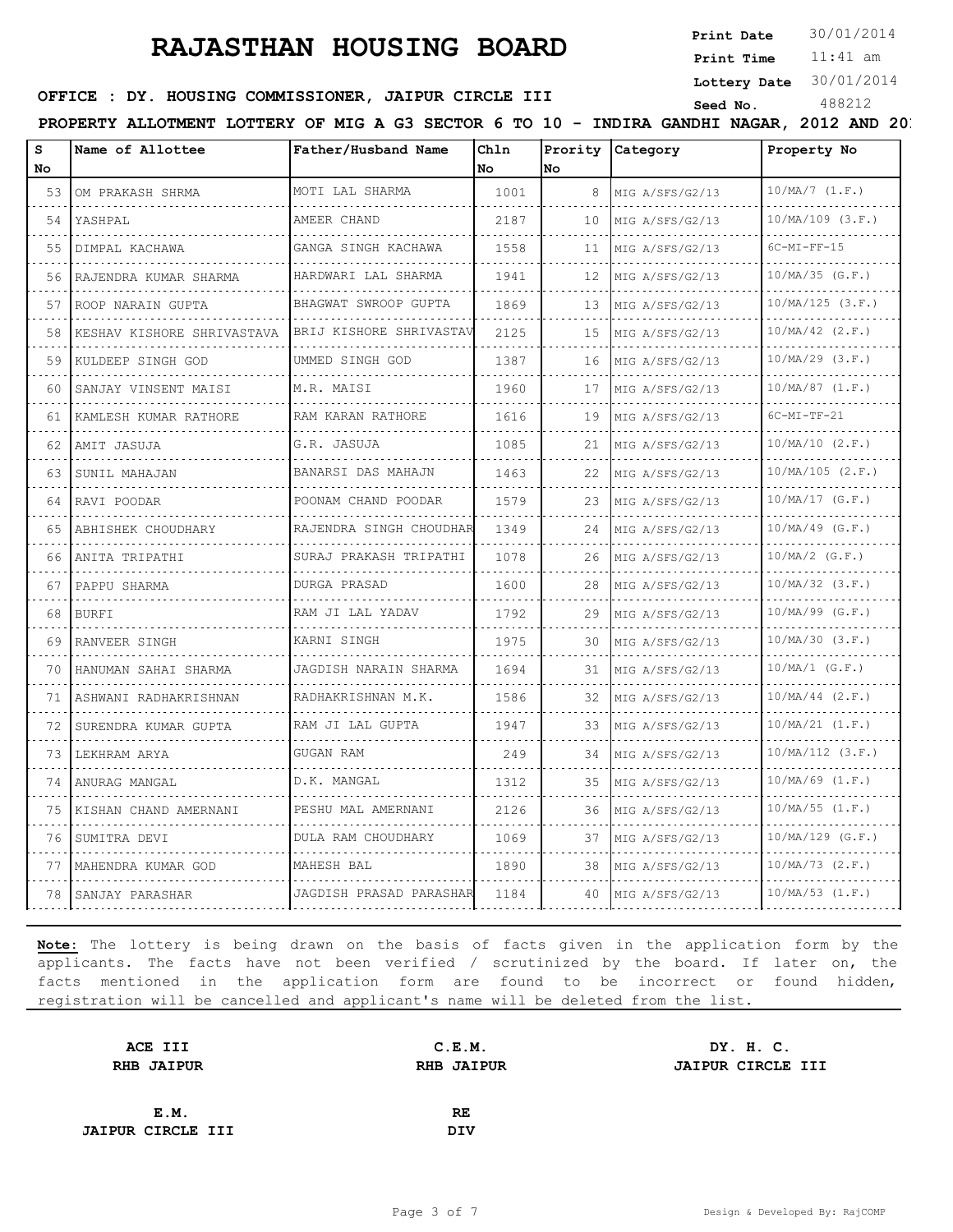**Print Date**  $30/01/2014$ 

11:41 am **Print Time Lottery Date** 30/01/2014

#### **SEED AND SEED III SEED ASSESSED ASSESSED ASSESSING COMMISSIONER, JAIPUR CIRCLE III** Seed No. 488212

**PROPERTY ALLOTMENT LOTTERY OF MIG A G3 SECTOR 6 TO 10 - INDIRA GANDHI NAGAR, 2012 AND 20.** 

| s        | Name of Allottee         | Father/Husband Name          | Chln |              | Prority Category     | Property No          |
|----------|--------------------------|------------------------------|------|--------------|----------------------|----------------------|
| No.      |                          |                              | No   | <b>No</b>    |                      |                      |
| 79       | RAJEEV KUMAR             | MAHENDRA PAL                 | 2158 |              | 41 MIG A/SFS/G2/13   | $10/MA/116$ (G.F.)   |
| 80       | ANKIT GUPTAA             | SHASHI KUMAR GUPTA<br>.      | 1324 | 42           | MIG A/SFS/G2/13      | $10/MA/13$ $(3.F.)$  |
| 81       | KAVITA RANI              | RAJEEV RANGAN PRASAD SI      | 686  | 43           | MIG A/SFS/G2/13      | $10/MA/90$ $(2.F.)$  |
| 82       | SHOBHIT RASTOGI          | CHANDRA PRAKASH RASTOGI      | 710  | 44           | MIG A/SFS/G2/13      | $10/MA/127$ (3.F.)   |
| 83       | ARTI JINDAL              | RAVI KUMAR JINDAL            | 2100 | 45           | MIG A/SFS/G2/13      | $10/MA/85$ $(1.F.)$  |
| 84       | SANJEEV BHARTI           | SHEETAL PRASAD SINHA         | 2170 | 46           | MIG A/SFS/G2/13      | $10/MA/20$ (G.F.)    |
| 85       | KAILASH CHAND GUPTA      | HARI NARAIN BOOSAR           | 1750 | 47           | MIG A/SFS/G2/13      | $6C-MI-GF-12$        |
| 86       | UMESH SHARMA<br>.        | MAHESH CHAND SHARMA<br>.     | 390  | 48           | MIG A/SFS/G2/13      | $10/MA/38$ $(1.F.)$  |
| 87       | ABHAY JAIN               | MUNNA LAL JAIN               | 1884 | 50           | MIG A/SFS/G2/13      | $10/MA/59$ (2.F.)    |
| 88       | RAM CHARAN GURJAR        | RAM JI LAL GURJAR            | 1012 | 52           | MIG A/SFS/G2/13      | $10/MA/33$ (G.F.)    |
| 89       | UMA JAIN                 | RAMA KANT JAIN               | 883  | 53           | MIG A/SFS/G2/13      | $10/MA/74$ $(2.F.)$  |
| 90       | RAM JI LAL JOSHI         | JAGAN PRASAD JOSHI           | 1895 | 54           | MIG A/SFS/G2/13<br>. | $10/MA/68$ (G.F.)    |
| 91       | SUMAN JAIN               | PRAKASH GANGWAL              | 1822 | 55           | MIG A/SFS/G2/13      | $10/MA/5$ $(1.F.)$   |
| 92       | JYOTI AHUJA              | RAJESH DUREJA                | 1562 | 56           | MIG A/SFS/G2/13      | $10/MA/86$ $(1.F.)$  |
| 93       | ASHWANI SHARMA           | GIRISH KUMAR SHARMA          | 1753 | 57           | MIG A/SFS/G2/13      | $10/MA/46$ (3.F.)    |
| 94       | PAWAN KHENDALWAL         | GOVIND SAHAI KHENDALWAL<br>. | 1737 | 58           | MIG A/SFS/G2/13      | $10/MA/93$ (3.F.)    |
| 95       | RAKESH KUMAR JAIN        | HARSH CHAND GODHA            | 1521 | 60.          | MIG A/SFS/G2/13      | $10/MA/60$ $(2.F.)$  |
| 96       | MAHESH KUMAR GUPTA       | HARI BALLABH GUPTA           | 2133 | 61           | MIG A/SFS/G2/13      | $10/MA/132$ (G.F.)   |
| 97       | DAYA NAND ARYA<br>.      | RAM CHARAN LAL ARYA<br>.     | 1843 | 62           | MIG A/SFS/G2/13      | $6C-MI-SF-18$        |
| 98       | NARENDRA KUMAR SHARMA    | SANWAR MAL SHARMA            | 908  | 63           | MIG A/SFS/G2/13      | $10/MA/31$ $(3.F.)$  |
| 99       | KRISHAN KUMAR KHENDALWAL | SUVA LAL KHENDALWAL          | 2127 | 65           | MIG A/SFS/G2/13      | $10/MA/96$ (3.F.)    |
| 100      | BRIJESH MANGAL           | HAZARI LAL MANGAL            | 1535 | 67           | MIG A/SFS/G2/13      | $10/MA/91$ (2.F.)    |
| 101      | TARUN GAROTRA            | VISHNU BALDEV GAROTRA        | 1584 | 68           | MIG A/SFS/G2/13      | $6C-MI-SF-19$        |
| 102<br>. | RAVI SHANKER SHARMA      | BHANWAR LAL SHARMA           | 1585 | 69           | MIG A/SFS/G2/13      | $10/MA/101$ $(1.F.)$ |
| 103      | RADHEY SHYAM MATHURIYA   | KEDAAR PRASAD MATHURIYA      | 718  | 71           | MIG A/SFS/G2/13      | $10/MA/9$ (2.F.)     |
|          | 104   AJAY BHASKER       | CHANDRA SHEKHAR AZAD         | 685  | $\mathbf{1}$ | MIG A/SFS/G2/13      | $10/MA/11$ (2.F.)    |

| C.E.M.            | DY. H. C.                |
|-------------------|--------------------------|
| <b>RHB JAIPUR</b> | <b>JAIPUR CIRCLE III</b> |
|                   |                          |
| RE                |                          |
| <b>DIV</b>        |                          |
|                   |                          |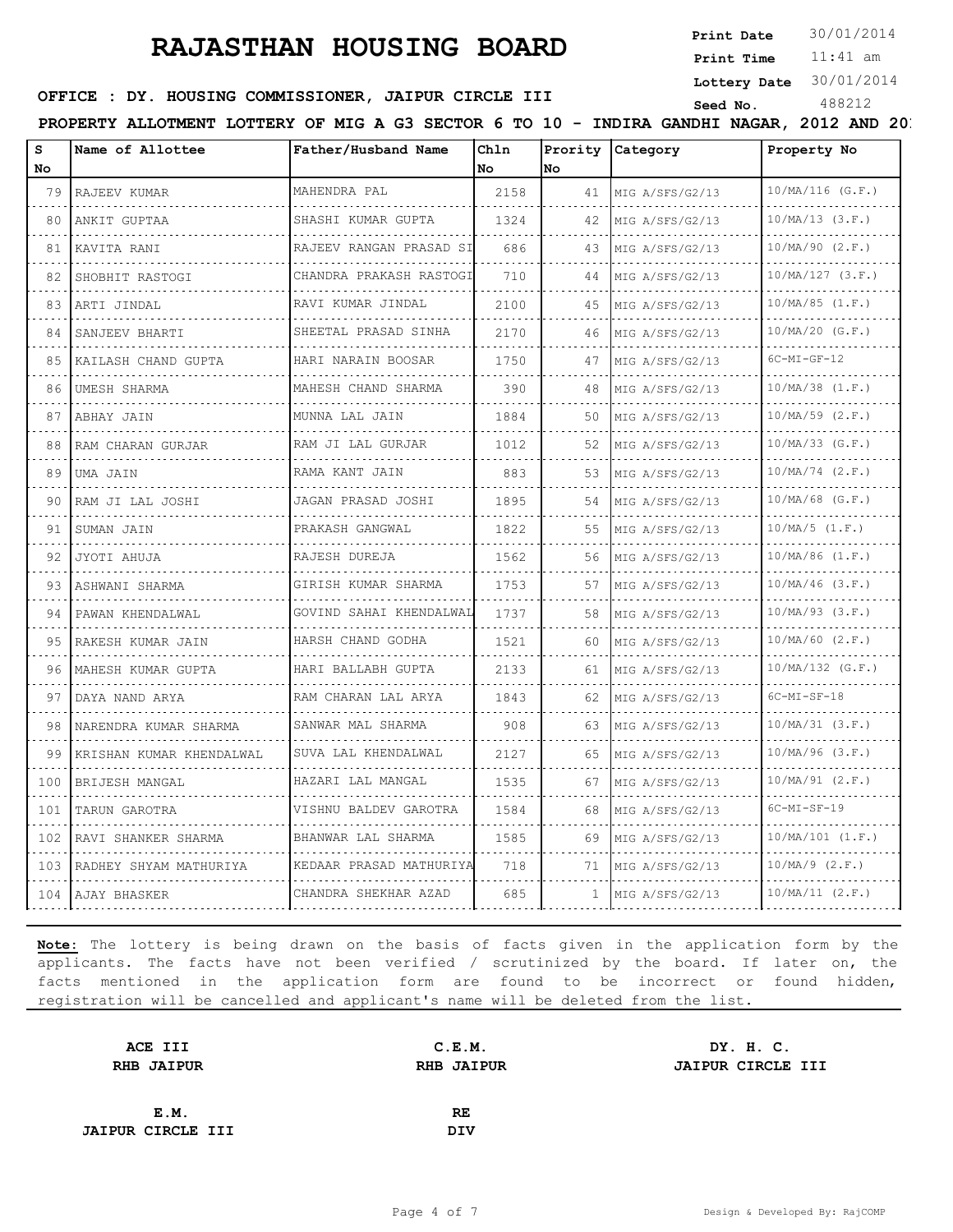**Print Date**  $30/01/2014$ 

11:41 am **Print Time Lottery Date** 30/01/2014

# **OFFICE : DY. HOUSING COMMISSIONER, JAIPUR CIRCLE III** Seed No. 488212

**PROPERTY ALLOTMENT LOTTERY OF MIG A G3 SECTOR 6 TO 10 - INDIRA GANDHI NAGAR, 2012 AND 2013** 

| s<br>No                                                                                                                                                              | Name of Allottee             | Father/Husband Name      | Chln<br>No | lNo          | Prority Category     | Property No            |
|----------------------------------------------------------------------------------------------------------------------------------------------------------------------|------------------------------|--------------------------|------------|--------------|----------------------|------------------------|
| 105                                                                                                                                                                  | VIJAY KUMARI SHARMA          | SHIV SHANKER SHARMA<br>. | 1680       | 2            | MIG A/SFS/G2/13<br>. | $10/MA/95$ (3.F.)<br>. |
| .<br>106                                                                                                                                                             | ARNAY JAIN                   | PAWAN KUMAR JAIN         | 1201       | 3            | MIG A/SFS/G2/13      | $10/MA/78$ (3.F.)      |
| 107                                                                                                                                                                  | KESHAV SANGHI                | MUKUT BIHARI SANGHI      | 1206       | 5.           | MIG A/SFS/G2/13      | $10/MA/136$ $(1.F.)$   |
| 108                                                                                                                                                                  | KUSUM LAT AGARWAL            | RAJ KUMAR GUPTA          | 1569       | 6            | MIG A/SFS/G2/13      | $10/MA/113$ (G.F.)     |
| 109                                                                                                                                                                  | KALU RAM KUMHAR              | .<br>RAMU KUMHAR         | 1510       | 8            | MIG A/SFS/G2/13      | $10/MA/76$ $(2.F.)$    |
| 110                                                                                                                                                                  | AMIT MACHIWAL                | ANIL KUMAR MACHIWAL      | 59         | 9            | MIG A/SFS/G2/13      | $10/MA/139$ $(2.F.)$   |
| 111                                                                                                                                                                  | SANJEEV KUMR SHARMA          | TEK CHAND SHARMA<br>.    | 1681       | 10           | MIG A/SFS/G2/13      | $10/MA/54$ $(1.F.)$    |
| $\mathcal{L}^{\mathcal{A}}\left( \mathcal{L}^{\mathcal{A}}\right) \mathcal{L}^{\mathcal{A}}\left( \mathcal{L}^{\mathcal{A}}\right) \mathcal{L}^{\mathcal{A}}$<br>112 | NARESH KHENDALWAL            | RAMESHWAR PRASAD GUPTA   | 1803       | 11           | MIG A/SFS/G2/13      | $10/MA/40$ $(1.F.)$    |
| 113                                                                                                                                                                  | RAVINDRA SINDAL              | BADRI LAL                | 1275       | $\mathbf{1}$ | MIG A/SFS/G4/13      | $10/MA/50$ (G.F.)      |
| 114                                                                                                                                                                  | ASHOK KUMAR RAIGER           | NATHU LAL RAGER          | 388        | 3            | MIG A/SFS/G4/13      | $10/MA/25$ $(2.F.)$    |
| 115                                                                                                                                                                  | DHARMENDRA DINKER            | GAYA PRASAD DINKER       | 662        | 4            | MIG A/SFS/G4/13      | $10/MA/28$ $(2.F.)$    |
| 116                                                                                                                                                                  | PURSHOTAM MAHRIYA            | BIHARI LAL MAHRIYA       | 304        | 5            | MIG A/SFS/G4/13      | $10/MA/8$ $(1.F.)$     |
| 117                                                                                                                                                                  | PAVITRA SUMAN                | SUDERSHAN KUMAR K.P.     | 995        | 6.           | MIG A/SFS/G4/13      | $10/MA/123$ $(2.F.)$   |
| 118                                                                                                                                                                  | LAXMI JOKHAL                 | DINESH KUMAR BANSHIWAL   | 1428       | 8            | MIG A/SFS/G4/13      | $10/MA/16$ (3.F.)      |
| 119                                                                                                                                                                  | SUMAN SONAL                  | DURGA RAM SONAL          | 967        | 9            | MIG A/SFS/G4/13      | $10/MA/36$ (G.F.)      |
| 120                                                                                                                                                                  | MADHU JOHIYA                 | MILAN KUMAR JOHIYA       | 1574       | 12           | MIG A/SFS/G4/13      | $10/MA/144$ (3.F.)     |
| 121                                                                                                                                                                  | SITA RAM BUNKER              | BHERU LAL BUNKER         | 1092       | 13           | MIG A/SFS/G4/13      | $10/MA/77$ (3.F.)      |
| 122                                                                                                                                                                  | PREM SHANKER                 | <b>BABU LAL</b>          | 1591       | 14           | MIG A/SFS/G4/13      | $10/MA/6$ $(1.F.)$     |
| 123                                                                                                                                                                  | DINESH KUMAR SANGAT          | KESAAR LAL SANGAT        | 305        | 15           | MIG A/SFS/G4/13      | $10/MA/103$ $(1.F.)$   |
| 124                                                                                                                                                                  | PERMESHWAR DAYAL BUNKER<br>. | BHERU LAL BUNKER         | 1077       | 17           | MIG A/SFS/G4/13      | $10/MA/107$ $(2.F.)$   |
| 125                                                                                                                                                                  | VINOD KUMAR SOLANKI          | NEMI CHAND SOLANKI       | 1962       | 18           | MIG A/SFS/G4/13      | $10/MA/100$ (G.F.)     |
| 126                                                                                                                                                                  | RAMESHWAR PRASAD RANGHERA    | BHOLA RAM                | 442        | 22           | MIG A/SFS/G4/13      | $10/MA/81$ (G.F.)      |
| 127                                                                                                                                                                  | ANJU KALA                    | RAKESH VERMA             | 1918       | 23           | MIG A/SFS/G4/13      | $10/MA/126$ (3.F.)     |
| 128                                                                                                                                                                  | PIYUSH SOLANKI               | SHANKER LAL SOLANKI      | 2152       | 26           | MIG A/SFS/G4/13      | $6C-MI-FF-16$          |
| 129                                                                                                                                                                  | SARIKA                       | BABU LAL VERMA           | 1594       | 27           | MIG A/SFS/G4/13      | $10/MA/14$ (3.F.)      |
| 130                                                                                                                                                                  | ASHOK KARADIYA               | SITA RAM KARADIYA        | 952        | 31           | MIG A/SFS/G4/13      | 10/MA/110 (3.F.)       |

| C.E.M.            | DY. H. C.         |
|-------------------|-------------------|
| <b>RHB JAIPUR</b> | JAIPUR CIRCLE III |
|                   |                   |
| RE                |                   |
| DIV               |                   |
|                   |                   |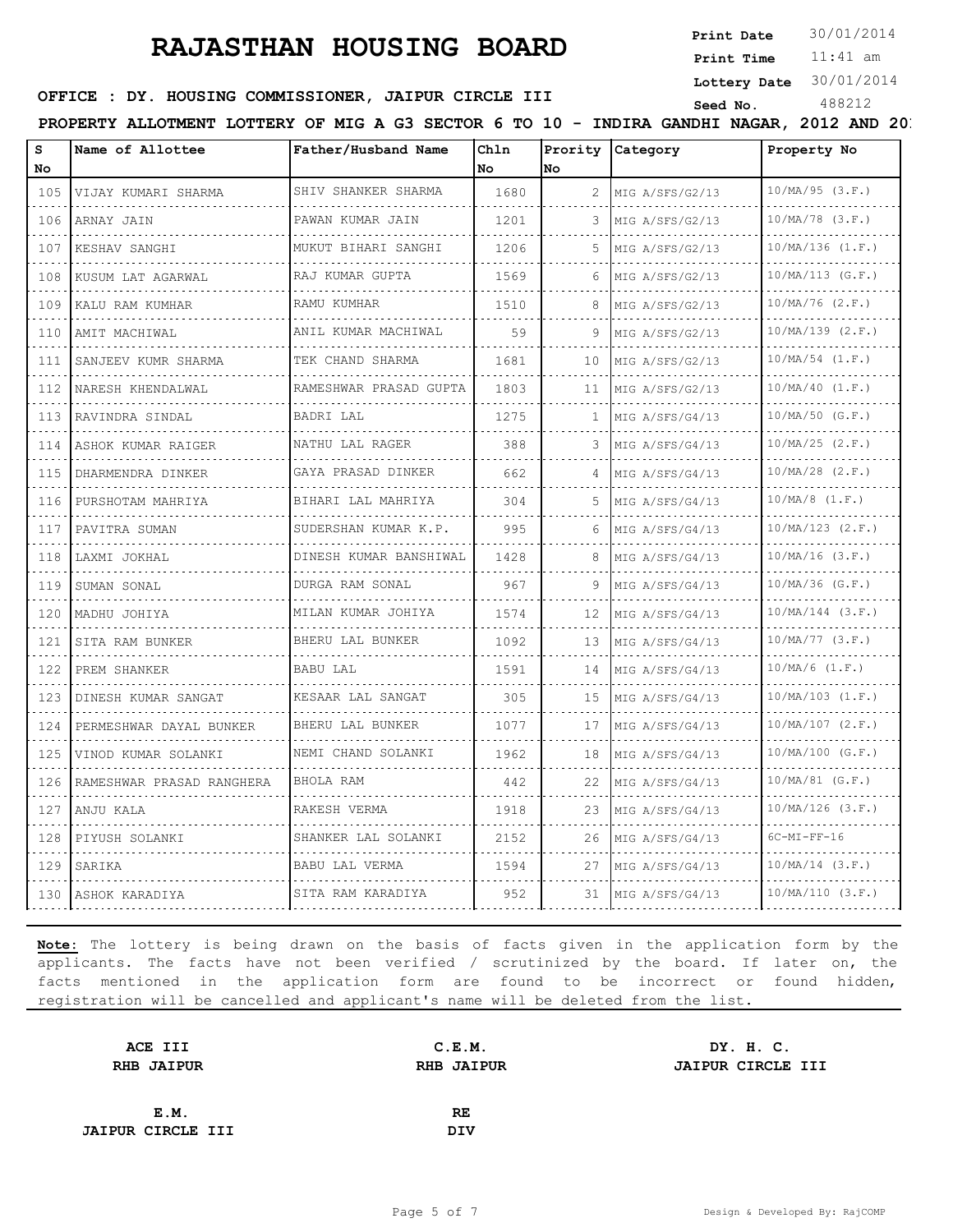**Print Date**  $30/01/2014$ 

11:41 am **Print Time Lottery Date** 30/01/2014

# **SEED OFFICE : DY. HOUSING COMMISSIONER, JAIPUR CIRCLE III** Seed No. 488212

**PROPERTY ALLOTMENT LOTTERY OF MIG A G3 SECTOR 6 TO 10 - INDIRA GANDHI NAGAR, 2012 AND 2013, JAIPUR**

| No<br>131<br>132<br>133<br>$\sim$ $\sim$ $\sim$ $\sim$<br>134                                                                              | KAILASH CHAND BAIRWA<br>DILIP KUMAR<br>KAMLESH KUMAR MEENA | MOOL CHAND BAIRWA<br>BHAWANI RAM | No.<br>1365 | lNo. |                 |                      |
|--------------------------------------------------------------------------------------------------------------------------------------------|------------------------------------------------------------|----------------------------------|-------------|------|-----------------|----------------------|
|                                                                                                                                            |                                                            |                                  |             |      |                 |                      |
|                                                                                                                                            |                                                            |                                  |             | 33   | MIG A/SFS/G4/13 | $10/MA/140$ $(2.F.)$ |
|                                                                                                                                            |                                                            | .                                | 1820        | 35   | MIG A/SFS/G4/13 | 10/MA/137 (2.F.)     |
|                                                                                                                                            |                                                            | PRABHU LAL                       | 2124        | 1    | MIG A/SFS/G5/13 | $6C-MI-SF-17$        |
|                                                                                                                                            | DHEERAJ MEENA                                              | SUKHDEV MEENA                    | 1442        | 2    | MIG A/SFS/G5/13 | $10/MA/57$ (2.F.)    |
| 135                                                                                                                                        | ABHISHEK                                                   | C.R. MEENA                       | 859         |      | MIG A/SFS/G5/13 | $10/MA/18$ (G.F.)    |
| 136                                                                                                                                        | VALI MEENA                                                 | .<br>PANNA LAL MEENA             | 1754        | 6    | MIG A/SFS/G5/13 | $10/MA/19$ (G.F.)    |
| $\mathcal{L}^{\mathcal{A}}\left( \mathcal{L}^{\mathcal{A}}\right) \mathcal{L}^{\mathcal{A}}\left( \mathcal{L}^{\mathcal{A}}\right)$<br>137 | RAMESHWAR PRASAD MEENA                                     | GULA RAM MEENA                   | 596         |      | MIG A/SFS/G5/13 | $10/MA/64$ (3.F.)    |
| $\sim$ $\sim$ $\sim$ $\sim$<br>138                                                                                                         | RAMESH CHAND MEENA<br>.                                    | RAMPHOOL MEENA<br>.              | 1776        | 8    | MIG A/SFS/G5/13 | $10/MA/82$ (G.F.)    |
| 139                                                                                                                                        | RAM SHREE MEENA                                            | RAMVEER MEENA                    | 1383        | 9    | MIG A/SFS/G5/13 | $10/MA/142$ (3.F.)   |
| $\sim$ $\sim$ $\sim$ $\sim$<br>140                                                                                                         | DINESHI MEENA                                              | BABLU MEENA                      | 1410        | 10   | MIG A/SFS/G5/13 | $10/MA/130$ (G.F.)   |
| $\sim$ $\sim$ $\sim$ $\sim$<br>141                                                                                                         | UMA SHANKER MEENA                                          | GULAB CHAND MEENA<br>.           | 1411        | 11   | MIG A/SFS/G5/13 | $10/MA/51$ (G.F.)    |
| 142                                                                                                                                        | BHUPENDRA SINGH MEENA                                      | BIRJU SINGH MEENA                | 583         | 12   | MIG A/SFS/G5/13 | 10/MA/111 (3.F.)     |
| $\sim$ $\sim$ $\sim$ $\sim$<br>143                                                                                                         | JAI PRAKASH MEENA                                          | GUTTI RAM MEENA                  | 183         | 13   | MIG A/SFS/G5/13 | $10/MA/143$ (3.F.)   |
| $\sim$ $\sim$ $\sim$ $\sim$<br>144                                                                                                         | KAILASH CHAND MEENA                                        | NARAIN LAL MEENA<br>.            | 1257        | 15   | MIG A/SFS/G5/13 | $10/MA/94$ (3.F.)    |
| 145                                                                                                                                        | SUNITA KUMARI MEENA                                        | RAM PRATAP MEENA                 | 546         | 16   | MIG A/SFS/G5/13 | $10/MA/22$ $(1.F.)$  |
| $\frac{1}{2} \left( \frac{1}{2} \right) \left( \frac{1}{2} \right) \left( \frac{1}{2} \right) \left( \frac{1}{2} \right)$<br>146           | BRIJ BHUSHAN MEENA                                         | PYARE LAL MEENA                  | 1687        | 17   | MIG A/SFS/G5/13 | $10/MA/45$ (3.F.)    |
| $\frac{1}{2} \left( \frac{1}{2} \right) \left( \frac{1}{2} \right) \left( \frac{1}{2} \right) \left( \frac{1}{2} \right)$<br>147           | RAMESH CHAND MEENA                                         | SHRIMAN LAL MEENA<br>.           | 1738        | 18   | MIG A/SFS/G5/13 | $10/MA/102$ $(1.F.)$ |
| 148                                                                                                                                        | KALU RAM MEENA                                             | NEHNU RAM MEENA                  | 1688        | 19   | MIG A/SFS/G5/13 | $10/MA/67$ (G.F.)    |
| 149                                                                                                                                        | DHARMENDRA KUMAR MEENA                                     | PYARE LAL MEENA<br>.             | 705         | 20   | MIG A/SFS/G5/13 | $10/MA/41$ (2.F.)    |
| $\frac{1}{2} \left( \frac{1}{2} \right) \left( \frac{1}{2} \right) \left( \frac{1}{2} \right) \left( \frac{1}{2} \right)$<br>150           | SHIV RAM MEENA                                             | JOHRI LAL MEENA                  | 1844        | 23   | MIG A/SFS/G5/13 | $6C-MI-FF-14$        |
| 151                                                                                                                                        | BACCHU SINGH MEENA                                         | GIRRAJ PRASAD MEENA              | 432         | 24   | MIG A/SFS/G5/13 | $10/MA/72$ $(1.F.)$  |
| $\sim$ $\sim$ $\sim$ $\sim$<br>152                                                                                                         | PHOOL CHAND MEENA                                          | PRATAP RAM MEENA                 | 1809        | 25   | MIG A/SFS/G5/13 | $10/MA/26$ $(2.F.)$  |
| $\frac{1}{2} \left( \frac{1}{2} \right) \left( \frac{1}{2} \right) \left( \frac{1}{2} \right) \left( \frac{1}{2} \right)$<br>153           | DINESH KUMAR SINGHAL                                       | CHATURBHUJ SINGHAL               | 2112        | л.   | MIG A/SFS/G6/13 | $10/MA/66$ (G.F.)    |
| 154                                                                                                                                        | DHARMENDRA RAJPOOT                                         | RAMESHWAR SINGH RAJPOOT          | 2111        | 4    | MIG A/SFS/G8/13 | 10/MA/119 (1.F.)     |
| 155                                                                                                                                        | DAKH KANWAR                                                | ANAG PAL SINGH SHEKHAWA          | 675         | 5.   | MIG A/SFS/G8/13 | $10/MA/138$ $(2.F.)$ |
| 156                                                                                                                                        | SHEOBAI                                                    | CHOTU RAM                        | 1295        | 6    | MIG A/SFS/G8/13 | $10/MA/122$ $(2.F.)$ |

| ACE III                  | C.E.M.            | DY. H. C.                |
|--------------------------|-------------------|--------------------------|
| <b>RHB JAIPUR</b>        | <b>RHB JAIPUR</b> | <b>JAIPUR CIRCLE III</b> |
|                          |                   |                          |
| E.M.                     | RE                |                          |
| <b>JAIPUR CIRCLE III</b> | <b>DIV</b>        |                          |